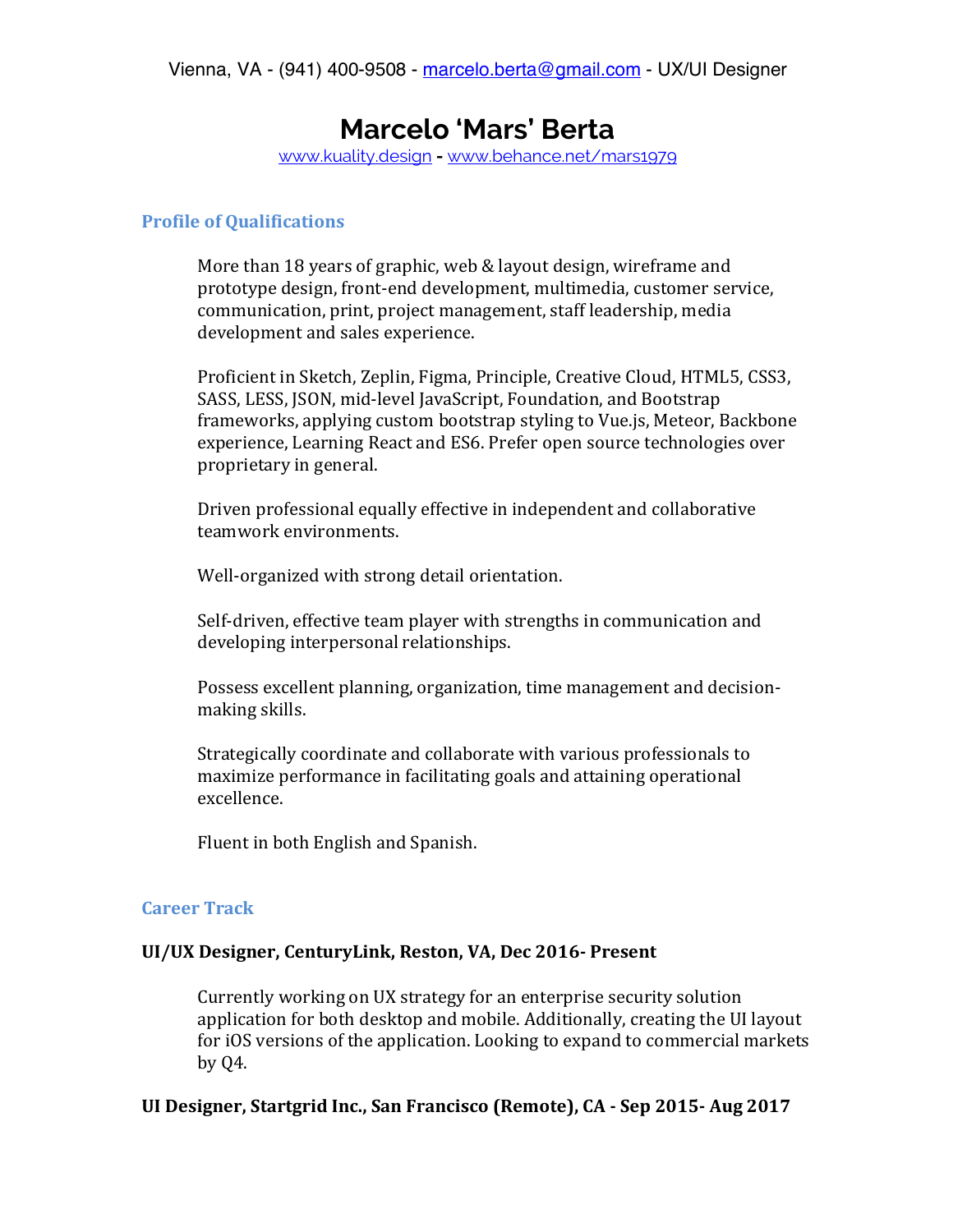Work with product manager to design an intuitive interface for a product that is getting direct feedback and backing from our customers and investors Organize design files when a static prototype is required for something like InvisionApp, this is particularly true when needing to make certain UI and interaction decisions early on without wasting time developing on bad ideas. Collectively meet with a remote team of five people two times a week to go over our progress, and I stay up to date daily with the team via Slack

## **UI/UX Designer/Developer, NCQA, Washington D.C., Jan 2016- Nov 2016**

 Being the UX and UI Designer amongst a team of 10 that worked on a re-haul design for an accreditation program that allows customers to enroll and become and have their institutions recognized according to criteria established by the National Committee for Quality Assurance Duties consisted mainly of taking requirements and wire framing mid-fidelity designs (not complete wireframes but also not full designs) for every section of the application while maintaining consistency among elements throughout a very large application at the requirements of 1024px for the lowest viewport size (tablet ready only).

 My process consisted of working two sprints ahead of development in order to arrive at a conclusive design for the objectives of that sprint and then move on to the next sprint and code out the front-end of that design, while working on other future layout requirements.

 This was a remote position requiring the coordination of several team members throughout the sprints. Having the ability to extract requirements from various members of the team, and synthesize that information to then begin on my design UX work; while continuously sharing my progress (Lo-Fi to Hi-Fi) with the team in order to keep them abreast of the status and grant the opportunity for feedback and iteration.

## **UI Developer, i360 Inc., Arlington, VA - 2015- 2016**

 I form part of a small three-person UI team with one product manager that gets his UX decisions passed on to him by the client.

 My duties consist mainly of taking design mockups and coding them into the exact markup and styling while maintaining and improving large amounts of LESS code on the global application at large.

 There have been times where I have had to design a new feature which I would do in Sketch and then share with the team to discuss and iterate Daily scrum meetings and managing large amounts of tasks for each sprint.

## **Front-end Developer / Web App Designer, SpinSys Inc., Sterling, VA - 2014- 2015**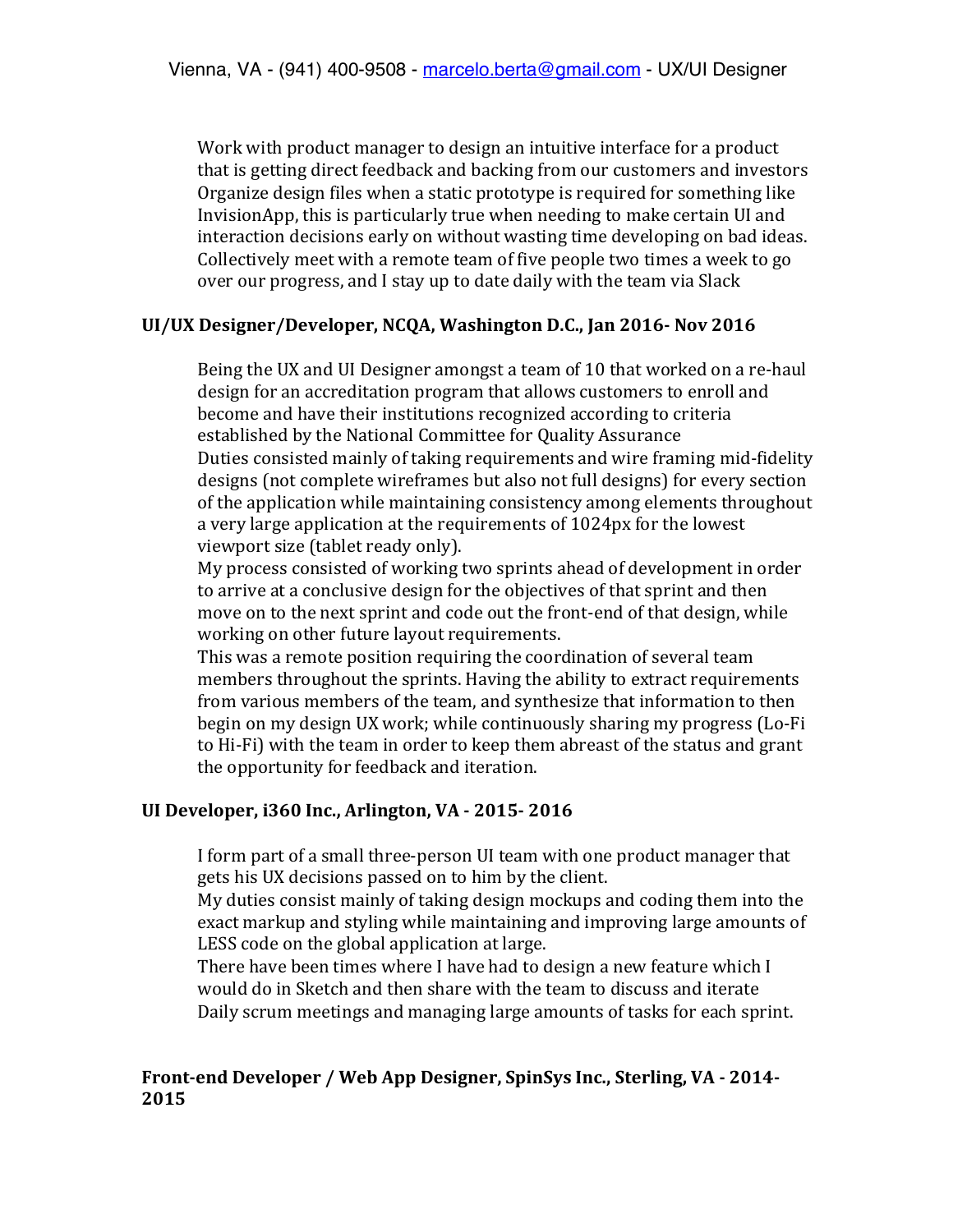Designed and developed the responsive marketing site, help desk site, and responsive email templates for a commercial SaaS product www.skychildcare.com. Designed the companies first iOS app Responsive site built without a framework using HTML5, CSS3, Sass, Compass, Gulp, JQuery, JavaScript, and other JS libraries. Structured organized code that was version controlled using git on Beanstalk Utilized modern techniques which included minified and concatenated CSS and JS, compression of images, and SVG graphics

## **Senior Consultant, Booz Allen Hamilton, McLean, VA - 2013-2014**

 Worked within the SIG (Strategic Innovation Group) working on web applications for the DOT, SSA, VA as well as internal projects for our team.

 Responsible for constructing user interfaces(UI) after a thorough process of information architecture (IA), user experience (UX).

 Built user-interfaces using HTML5, CSS3, jQuery, JavaScript frameworks (Backbone & Angular).

 Presented several times to main stakeholders the results of preliminary and design stage layouts and would participate in regular SCRUM meetings to ensure a project was progressing.

 Collaborated with team members to explore the best solutions for the client through regular small group meetings and coding sessions.

## **Vice President of UX, Webtalk, Inc., St. Petersburg, FL - 2010-2013**

 Cofounder of this Internet startup responsible for user experience, interface design, advertisement, branding, marketing and video graphics. Worked on development of the wireframe and prototype of the site as well as coding some of the user-interface components using HTML5, CSS3, jQuery, and JavaScript.

 Most of the day-to-day tasks revolved around building new user interface components for entire sections of the site based on preliminary objections, user feedback, wireframes and other UX considerations that were in line with business goals that we aimed to accomplish.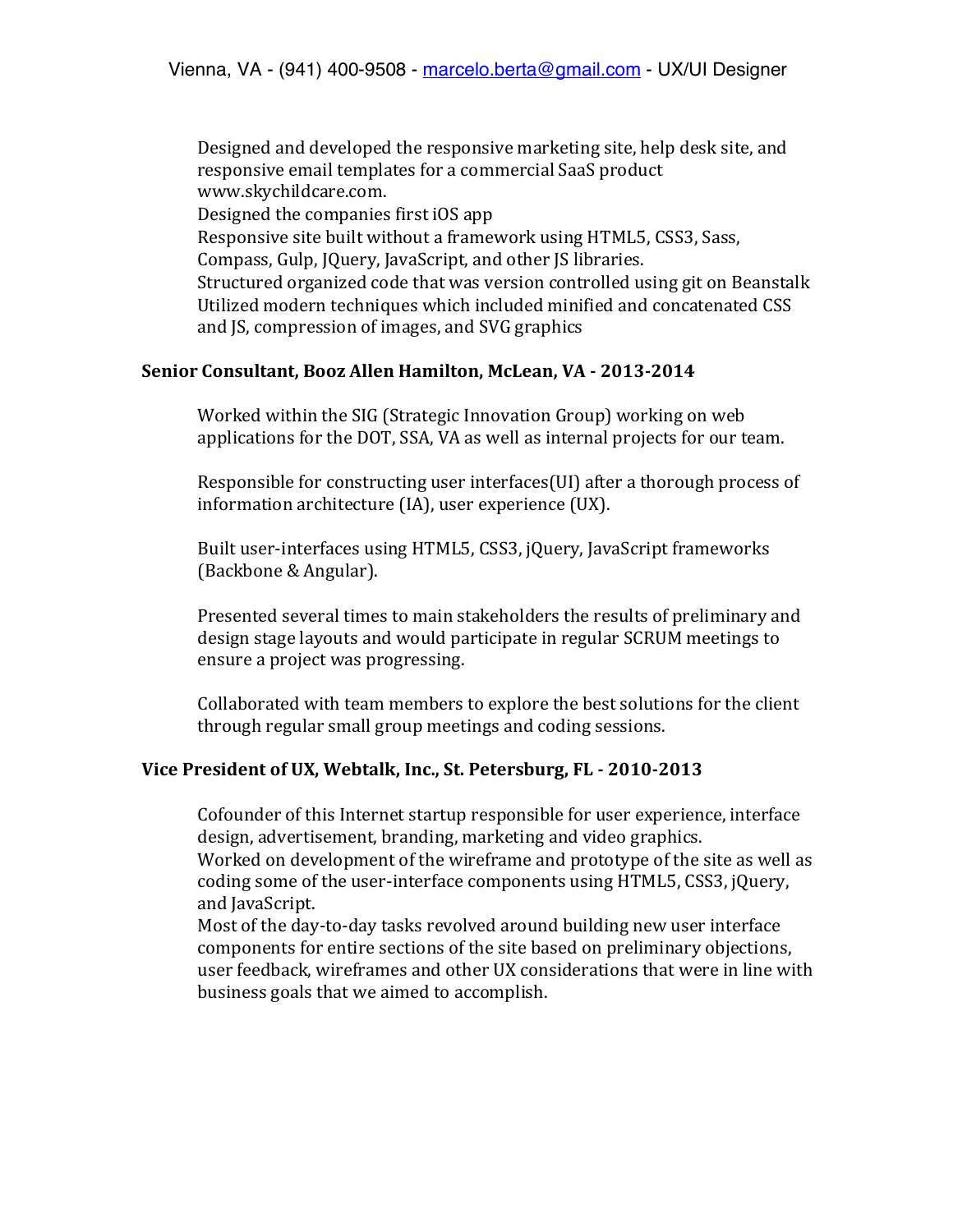## **Web Design & Front-end Developer, Kuality Design LLC, Fairfax, VA Graphic Designer & Print Designer - 2002-2012**

 Completely designed and built sites for small and large businesses using HTML5, CSS3, Sass, jQuery, JavaScript, Responsive Design using Bootstrap and Foundation5, utilizing regular version controlled processes. Freelancer producing layouts and adversiting for Two Mundos magazine, successfully increasing that publications revenue. Developed innovative logos and advertising for various clients, including Vega Yellow Pages in both English and Spanish, achieving 95% successful feedback rating and ensuring significant repeat business.

## **Senior Graphic Designer, ApogeeInvent.com, St. Anthony, ID - 2008-2010**

 Designed and coded sites using HTML/XHTML, CSS, and jQuery. Skillfully produced web and print work such as website graphics updates and corporate flyers, as well as social network enhancements utilizing scratch, banner, traffic drivers, landing pages, email blasters and labels.

 Knowledgeably instituted innovative operations and production methodologies, including Best Practices guide still in use today.

 Expertly managed personal time usage due to telecommuting requirements and never missed deadlines.

 Mainly serviced small & medium-sized businesses like NetAura, Arlington Consultants Group, ColdWell Banker, ReNew Jersey Project and others.

## **Graphic Designer, Batanga.com, Greensboro, NC - 2007-2008**

 Responsible for developing sales presentation test webpages for clients including Chevrolet, Colgate, Epiphone, Diageo and more.

 Critical participant in production of sales book detailing radio station formats and options.

 Diligently attended to traffic generation for music tour page www.batangamusictour.com and improved ticket sales by 70%.

 Proficiently manufactured P2P social networking pages and succeeded in slashing management time by 60%